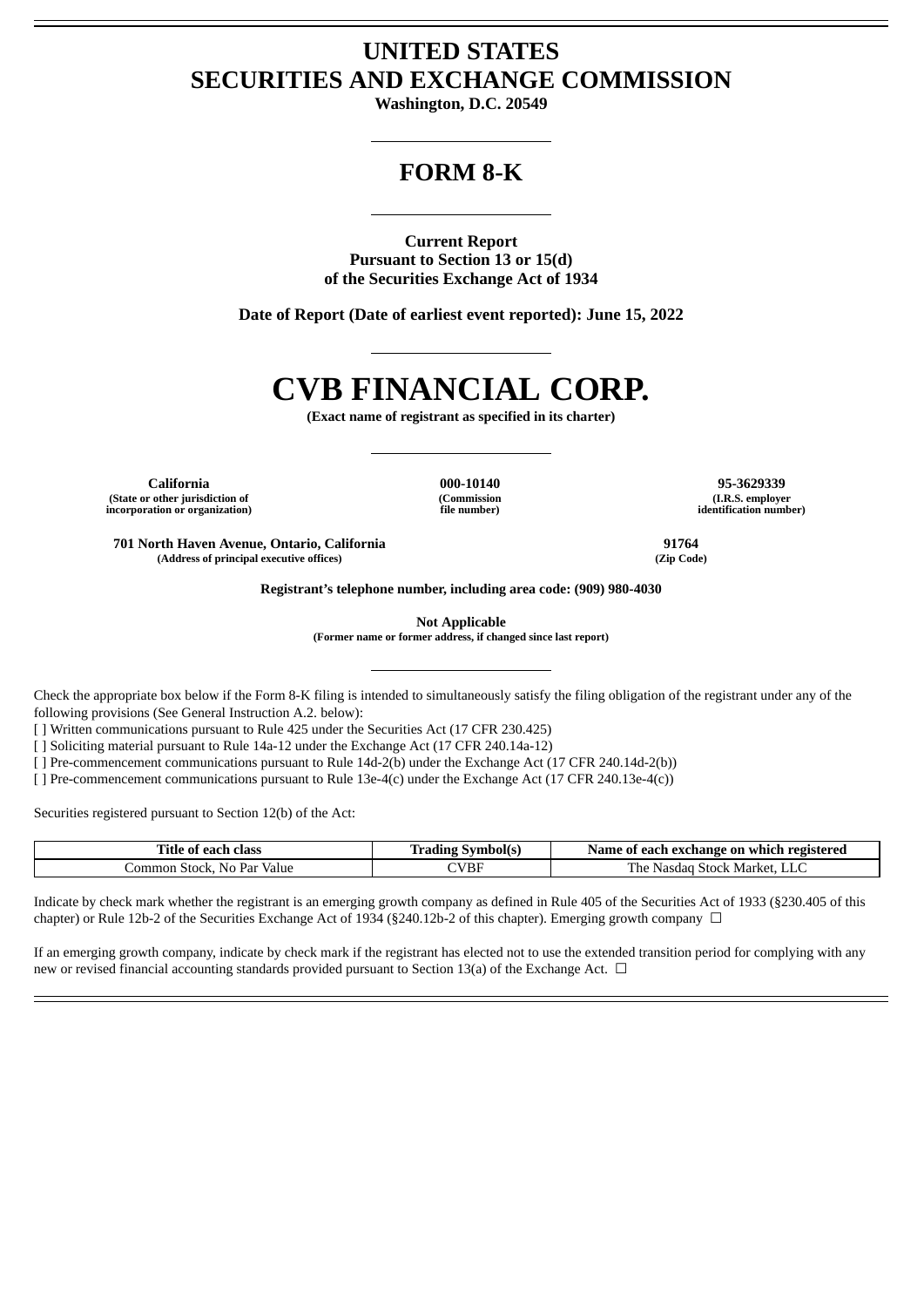#### Item 5.02 Departure of Directors or Certain Officers; Election of Directors; Appointment of Certain Officers; Compensatory **Arrangements of Certain Officers.**

### *(d) Appointment of a New Director*

On June 15, 2022, the Board of Directors of CVB Financial Corp. (the "Company") appointed Ms. Kimberly Sheehy as a Board Member, effective as of the same date. Ms. Sheehy was also named a Director of Citizens Business Bank (the "Bank"), the wholly-owned banking subsidiary of the Company. Ms. Sheehy will serve as Chair of the Audit Committee, and as a member of the Nominating and Corporate Governance Committee and the Compensation Committee, of the Company. In addition, Ms. Sheehy will serve on the Risk Management Committee, the Balance Sheet Management Committee and the Trust Services Committee of the Bank.

Ms. Sheehy will be paid a \$70,000 annual directors' fee, plus a \$20,000 annual fee for her service as Chair of the Company's Audit Committee. Ms. Sheehy received her initial grant of 2,961 shares of restricted stock of the Company in her capacity as a director of the Company on June 15, 2022. The value of this grant was pro-rated to account for the fact that Ms. Sheehy will be serving as a director for approximately ten of the twelve months since the Company's continuing outside directors received their annual restricted stock grants at a pre-established value of \$85,000 on March 23, 2022. There are no transactions or agreements between Ms. Sheehy and the Company or the Bank required to be disclosed pursuant to Item 404(a) of Regulation S-K.

In connection with Ms. Sheehy's appointment, the Company and the Bank have each expanded the memberships of their respective Boards of Directors from eight to nine directors, which in each case is within the ranges set forth in the Company's and the Bank's respective By-laws.

The press release announcing Ms. Sheehy's appointment is attached as Exhibit No. 99.1 to this Form 8-K and incorporated herein by reference.

#### **Item 9.01 Financial Statements and Exhibits.**

(d) Exhibits

| Exhibit<br>No. | <b>Description</b>                                                                                                                                        |
|----------------|-----------------------------------------------------------------------------------------------------------------------------------------------------------|
| 99.1           | Copy of the Press Release dated June 15, 2022, announcing appointment of Kimberly Sheehy as a director of CVBF and CBB, effective as<br>of June 15, 2022. |
| 104            | Cover Page Interactive Data File (embedded within the Inline XBRL document)                                                                               |

#### 2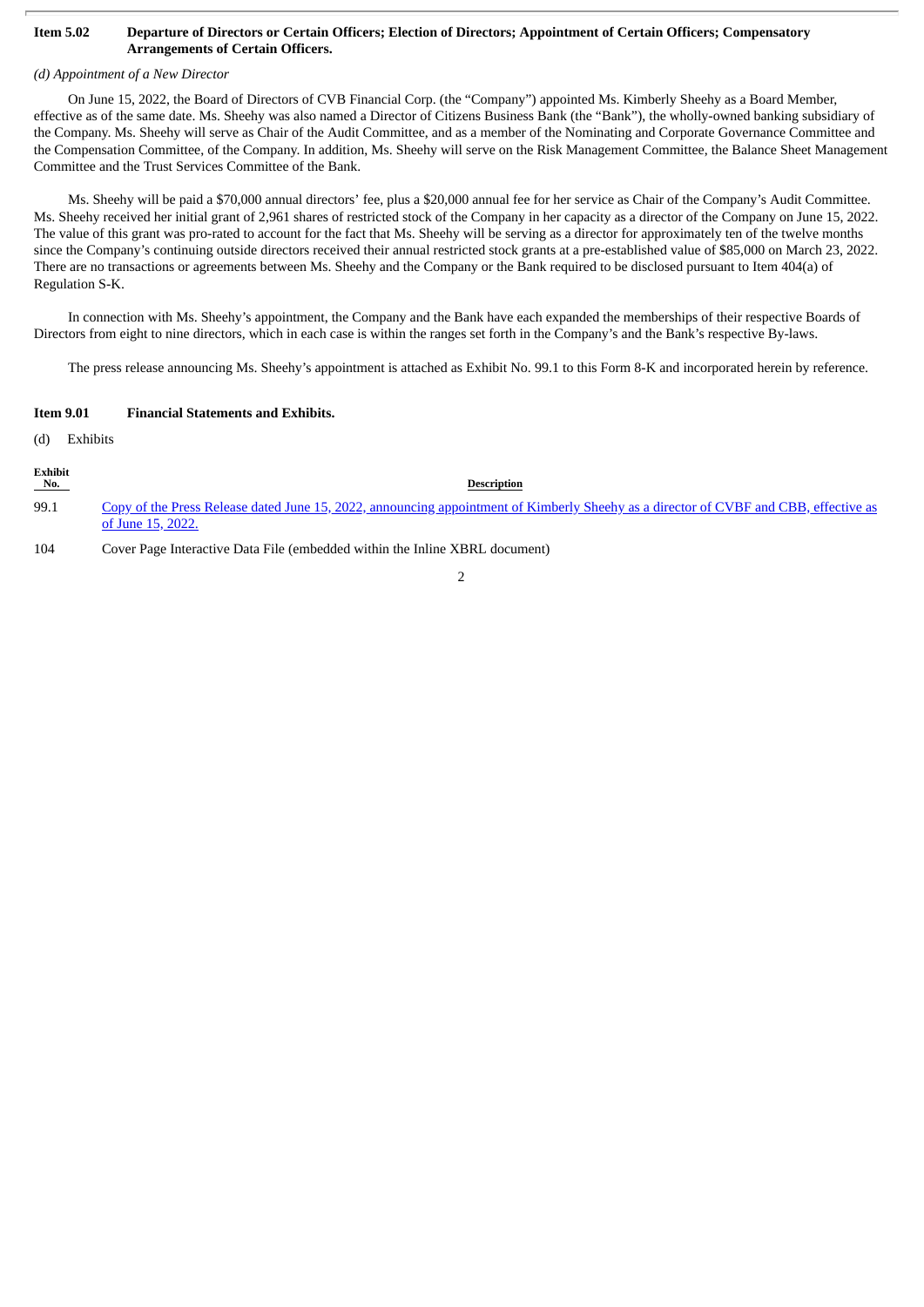**SIGNATURES**

Pursuant to the requirements of the Securities Exchange Act of 1934, the registrant has duly caused this report to be signed on its behalf by the undersigned hereunto duly authorized.

## **CVB FINANCIAL CORP.** (Registrant)

Date: June 16, 2022 By: /s/ E. Allen Nicholson

E. Allen Nicholson Executive Vice President and Chief Financial Officer

3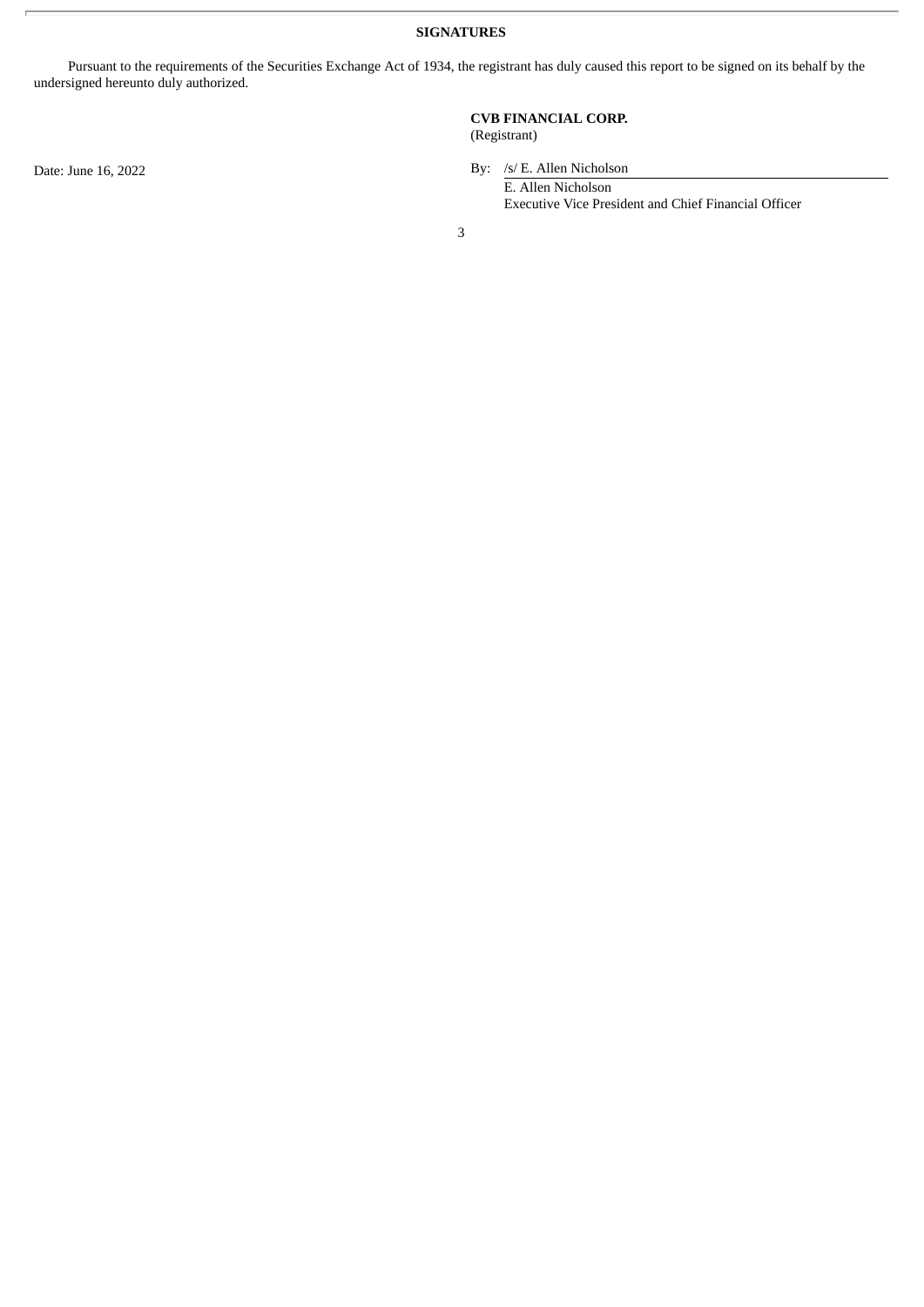

CVB Financial Corp. 701 North Haven Ave., Suite 350 Ontario, CA 91764  $(909)$  980-4030

**Contact: David A. Brager President and Chief Executive Officer (909) 980-4030**

## **CVB Financial Corp. Announces New Board Member**

**Ontario, Calif., June 15, 2022**—CVB Financial Corp. ("CVBF"), the holding company for Citizens Business Bank ("CBB"), is pleased to announce the appointment of Kimberly Sheehy as a Board Member. Ms. Sheehy was also named a Director of CBB. Her appointment increases the current total authorized board members for each of CVBF and CBB from eight to nine. Ms. Sheehy will serve as Chair of CVBF's Audit Committee and as a member of CVBF's Compensation Committee and Nominating and Corporate Governance Committee, in addition to serving as a member of CBB's Risk Management Committee, Balance Sheet Management Committee and Trust Services Committee.

"We are very pleased to welcome Kim Sheehy to join our Boards of Directors," said Hal W. Oswalt, Chairman of the Boards of CVBF and CBB. "Kim's recognized expertise in finance, accounting, financial analysis and technology will add to the depth and breadth of each of our Boards as CVBF and CBB continue to execute on our growth strategy. In addition, Kim's current experience as a director and audit committee chair of several prominent public companies will position her to make immediate, positive contributions to our Boards' deliberations and oversight. We are also proud of our continuing endeavor to enhance diversity on our Boards and throughout our organization."

Ms. Sheehy is a seasoned financial executive with more than 30 years of successful experience across the telecommunications, technology, SaaS, data center, software development, and REIT industries. Throughout her distinguished career as an executive, she held senior leadership positions at companies including StackPath, CyrusOne and Cincinnati Bell.

Ms. Sheehy holds a B.S. in Accounting from the University of Cincinnati and is a Certified Public Accountant. In 2013, she was named CFO of the Year by the Dallas Business Journal.

 $-1 -$ 

<span id="page-3-0"></span>**Press Release For Immediate Release**